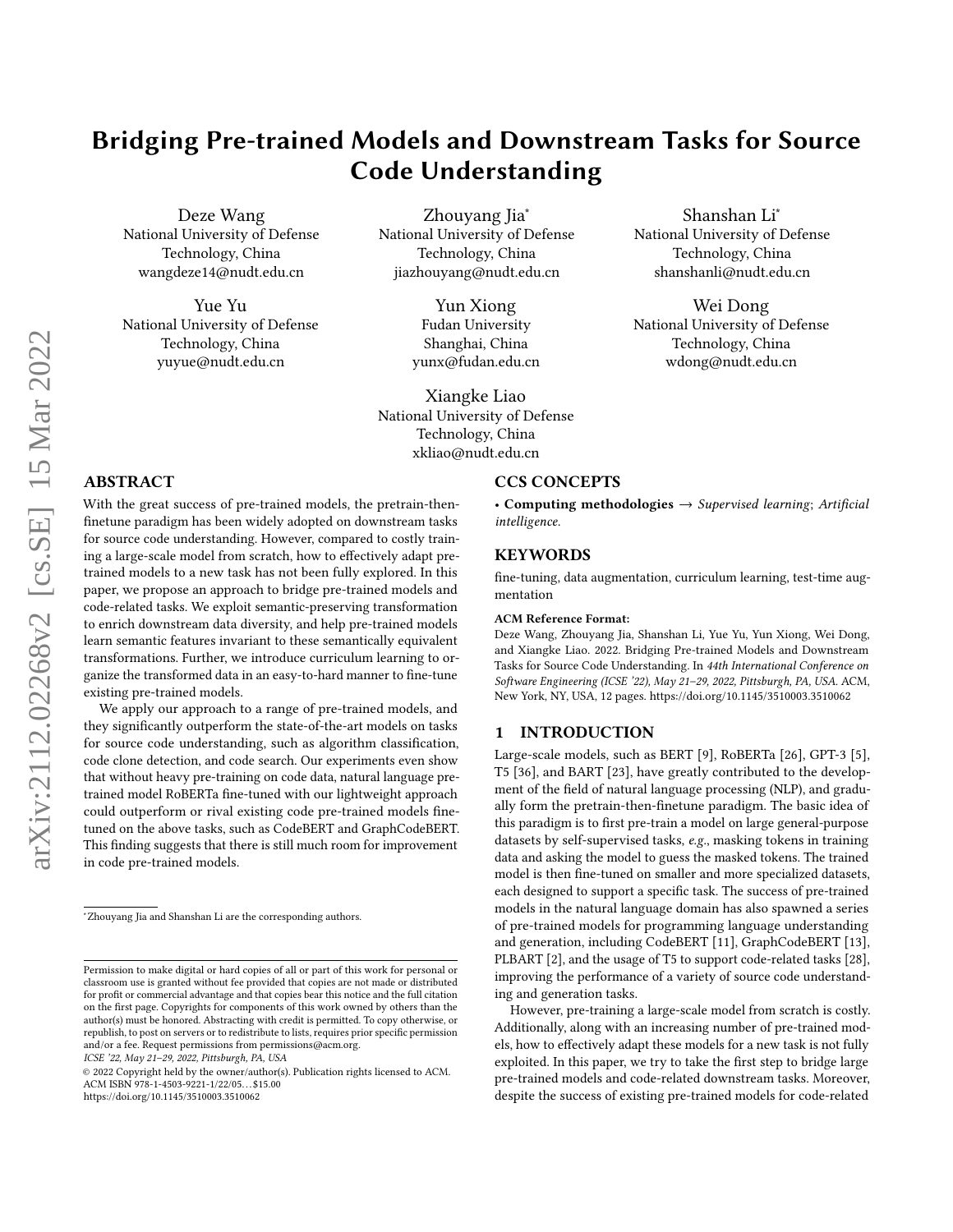tasks, these models have two potential issues. First, these models graft NLP pre-training techniques to understand the semantics of source code, however, the semantics of programming language and natural language are essentially different, and semantically equivalent source code may be in various syntactic forms. The second issue is that pre-trained models typically have at least millions of parameters, so when a pre-trained model is applied to downstream tasks with specialized datasets, there is a risk of overfitting because the model is over-parameterized for the target dataset. Many studies have also found that when the test set is different from the actual scene or the test set is slightly perturbed, various models for source code would make mistakes [\[34,](#page-10-9) [37,](#page-10-10) [53\]](#page-11-1).

To address the above issues, we design a lightweight approach on top of the existing pre-trained language model fine-tuning paradigm, that satisfies (1) extracting code semantic knowledge embedded in diverse syntactic forms and complementing it to pre-trained models, (2) reducing overfitting to the target dataset and being more robust in testing. In order to incorporate semantic knowledge of the programming languages into models, we employ data augmentation, which is mainly used to enrich the training dataset and make it as diverse as possible. There are many successful applications of data augmentation in the field of image processing, such as random cropping [\[21\]](#page-10-11), flipping [\[42\]](#page-10-12) and dropout [\[44\]](#page-10-13). For code data, this paper considers semantic-preserving transformation. An example of code transformation is shown in Fig. [1,](#page-2-0) where the same program is transformed three times successively, keeping the semantics unchanged. Since the semantics of the original program are preserved, it is logical that the model should have the same behavior as the original program for the program generated by the transformation techniques. Moreover, it is cheap to leverage a source-to-source compiler [\[3\]](#page-10-14) to perform semantic-preserving transformations on source code.

In this paper, we build our approach on a series of large-scale pre-trained models, including natural language pre-trained model RoBERTa and code pre-trained models CodeBERT and GraphCode-BERT, to bridge pre-trained models with downstream tasks for source code. We first construct semantic-preserving transformation sequences and apply them to original training samples, as in Fig. [1,](#page-2-0) to generate new training data and introduce code semantic knowledge into models. The transformation sequences make code transformations more complicated and could guide models to better learn the underlying semantics of the code. These training data are then fed to pre-trained models to fine-tune the models. Finally, we augment the test sets with the same augmentation techniques as the training sets to obtain multiple transformed test sets. To further reduce overfitting from the training process, we average the model performance on these test sets. Since our method averages the predictions from various transformation versions for any code snippet in test sets, the final predictions are robust to any transformation copy.

The transformed data significantly increase the data diversity, however, they can also be considered as adversarial examples compared to the original data [\[35,](#page-10-15) [37\]](#page-10-10). Fig. [1](#page-2-0) shows the original program and programs after multiple code transformations. As the number of transformations increases, new tokens and syntactic forms are introduced, and the distribution of transformed data becomes more distinct from that of original data, making it more difficult to learn. To solve this issue, we introduce Curriculum Learning (CL) [\[29\]](#page-10-16) and present training examples in an easy-to-hard manner, instead of a completely random order during training. Many studies have shown that it benefits the learning process not only for humans but also for machines [\[10,](#page-10-17) [22\]](#page-10-18). The key challenge of CL is how to define easy and hard samples, and in this paper we propose two hypotheses and experimentally verify them to determine the learning order.

In our experiments, based on pre-trained models CodeBERT and GraphCodeBERT, our method significantly surpasses the state-ofthe-art performance on algorithm classification, code clone detection and code search tasks. In the algorithm classification task, our approach improves 10.24% Mean Average Percision (MAP) compared to the state-of-the-art performance, and in the code clone detection task, using only 10% of the randomly sampled training data, code pre-trained model CodeBERT fine-tuned with our approach outperforms the state-of-the-art model GraphCodeBERT normally fine-tuned with all training data. In the code search task, our method improves the state-of-the-art performance to 0.720 Mean Reciprocal Rank (MRR). More impressively, to test whether our approach introduces additional semantic knowledge of source code for the model, we apply our approach to natural language pre-trained model RoBERTa and find that it even outperforms CodeBERT with 3.88% MAP on algorithm classification task and RoBERTa pre-trained with code on code search task, and has the same performance as CodeBERT on code clone detection task. The data, pre-trained models and implementation of our approach are publicly available at the link: [https://github.com/wangdeze18/DACL.](https://github.com/wangdeze18/DACL)

The main contributions of our paper are as follows:

- We design a lightweight approach on top of the existing pre-trained language model fine-tuning paradigm, to bridge pre-trained models and downstream tasks for source code. To the best of our knowledge, it is the first work in this direction.
- We apply our method to pre-trained models CodeBERT and GraphCodeBERT, and the augmented models dramatically outperform the state-of-the-art performance on algorithm classification, code clone detection and code search tasks.
- Our study reveals that for code-related tasks, without the need for heavy pre-training on code data, natural language models (e.g. RoBERTa) easily outperform the same models pre-trained with code, as well as the state-of-the-art code pre-trained models (e.g. CodeBERT) with the help of our approach.

# 2 PRELIMINARIES AND HYPOTHESES

# 2.1 Data Augmentation

Data Augmentation (DA) is a technique to create new training data from existing training data artificially. Transformations were randomly applied to increase the diversity of the training set. Data augmentation is often performed with image data, where copies of images in the training set are created with some image transformation techniques performed, such as zooms, flips, shifts, and more. In fact, data augmentation can also be applied to natural language and code data. In this paper, our purpose of introducing data augmentation is to learn code semantics from semantic-preserving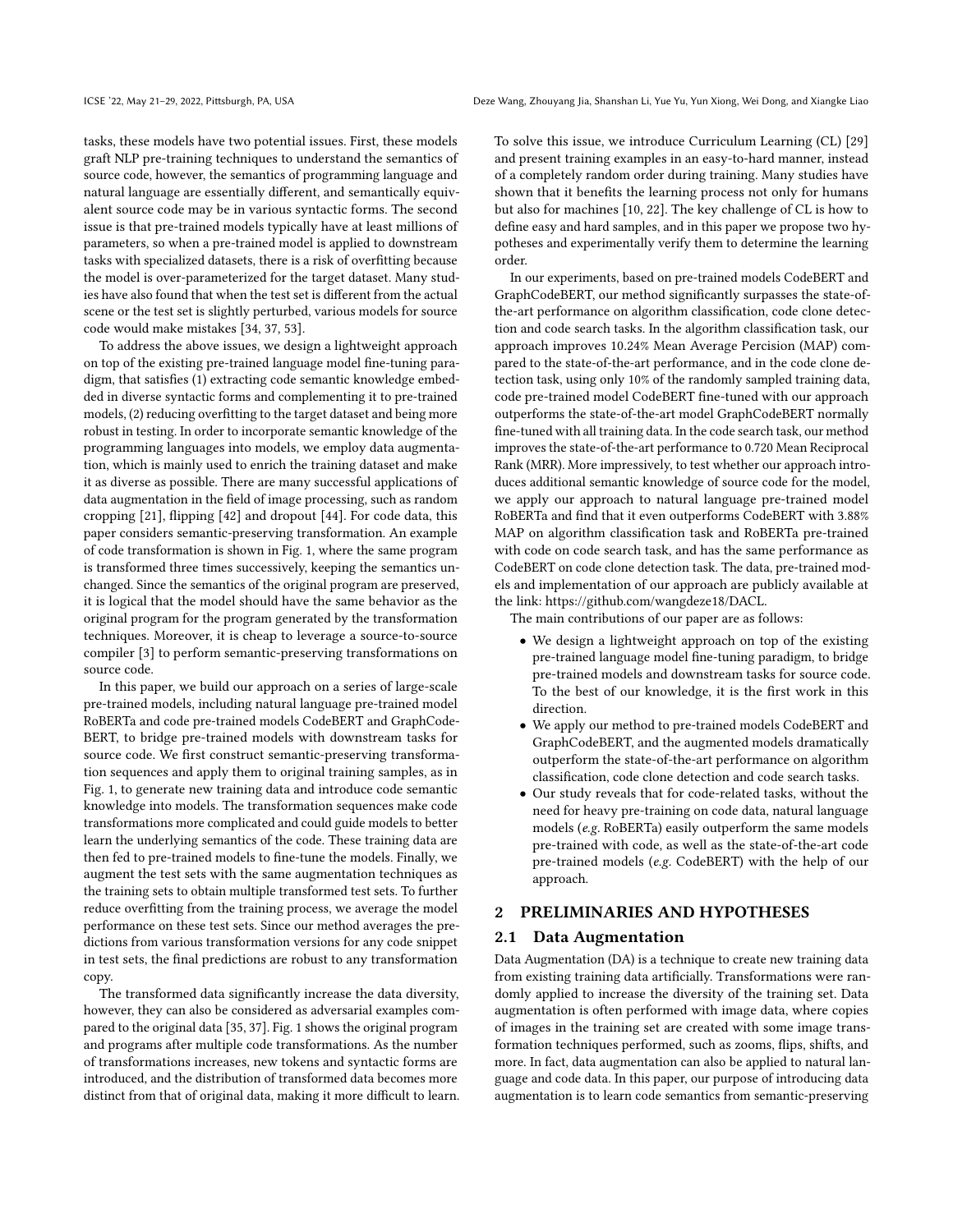<span id="page-2-0"></span>

# Figure 1: An example of code transformation.  $k - Transformation$  program represents the result of the original program after transformations. All four programs implement the function to find the maximum and second largest values in the array.

transformation, more specifically, to assist models in extracting and learning features in a way that are invariant to semantically equivalent declarations, APIs, control structures and so on.

In this paper, we exploit data augmentation not only for the training set but also for the test set. The application of data augmentation to the test set is called Test-Time Augmentation (TTA) [\[30,](#page-10-19) [42\]](#page-10-12). Specifically, it creates multiple augmented copies of each sample in the test set, has the model make a prediction for each, and then returns an ensemble of those predictions. The number of copies of the given data for which a model must make a prediction is often small. In our experiment, we randomly sample three samples for each piece of data from their augmented copies, take the average results as the result of the augmented perspective and add the results on the original dataset as the final results.

# 2.2 Curriculum Learning

The learning process of humans and animals generally follows the order of easy to difficult, and CL draws on this idea. Bengio et al. [\[4\]](#page-10-20) propose CL for the first time imitating the process of human learning, and advocate that the model should start learning from easy samples and gradually expand to complex samples. In recent years, CL strategies have been widely used in various scenarios such as computer vision and natural language processing. It has shown powerful benefits in improving the generalization ability and accelerating convergence of various models [\[14,](#page-10-21) [18,](#page-10-22) [33,](#page-10-23) [46\]](#page-10-24). At the same time, it is also easy-to-use, since it is a flexible plug-and-play submodule independent of original training algorithms.

There are two key points of CL, one is the scoring function and the other is the pacing function. The scoring function makes it possible to sort the training examples by difficulty, and present to the network the easier samples first. The pacing function determines the pace by which data is presented to the model. The main challenge is how to obtain an effective scoring function without additional labelling of the data.

# <span id="page-2-2"></span>2.3 Hypotheses

We formulate two hypotheses about the scoring functions to determine the order of learning and conduct experiments to verify them.

Many studies have shown that deep models for source code are vulnerable to adversarial examples [\[34,](#page-10-9) [37,](#page-10-10) [53\]](#page-11-1). Slight perturbations to the input programs could cause the model to make false predictions. Therefore, it is natural for us to formulate the first hypothesis that the augmented data are more challenging to learn than the original data for general models. We design an experiment to verify this hypothesis directly, as shown in Algorithm [1.](#page-3-0) It shows the pseudocode to verify the impact of code transformation by comparing the performance of the model on a range of training set variants. The training set variants are generated by iterating the transformation functions on the original training set. (line 4-7) After the model is trained on the whole training set including all training set variants, we evaluate the model on different training set variants.

We apply Algorithm [1](#page-3-0) to the state-of-the-art model CodeBERT with benchmark dataset POJ104 [\[31\]](#page-10-25) (will be explained in [4.1\)](#page-5-0). Fig. [2](#page-2-1) shows the performance of CodeBERT for these training set variants. The model performs best on the original training set. The performance gets progressively worse as the number of transformations on the original dataset increases, which verifies that data augmentation would increase the difficulty of the training set and experimentally supports our hypothesis.

<span id="page-2-1"></span>

Figure 2: The performance of CodeBERT on both original and augmented training sets for POJ104 dataset.

As the augmented data are more difficult to learn, it is natural to let the model learn the original data first and then the augmented data from easy to hard. We detail our curriculum learning strategy based on this hypothesis in the next section.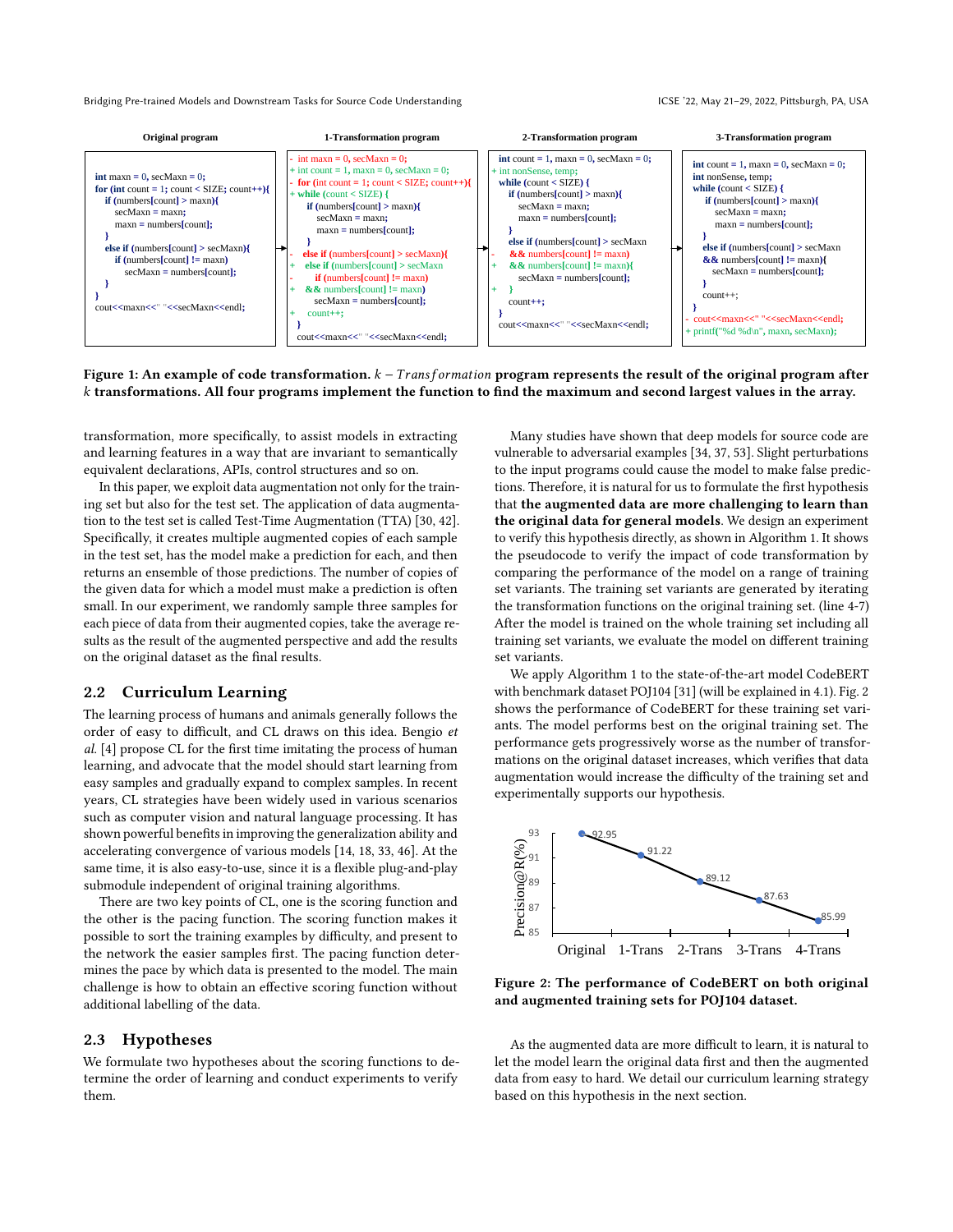ICSE '22, May 21–29, 2022, Pittsburgh, PA, USA Deze Wang, Zhouyang Jia, Shanshan Li, Yue Yu, Yun Xiong, Wei Dong, and Xiangke Liao

<span id="page-3-0"></span>

|  | Algorithm 1 Validation Algorithm for Hypothesis 1 |  |
|--|---------------------------------------------------|--|
|--|---------------------------------------------------|--|

**Input:** Training set D, transformation functions  $T_1, ..., T_k$ , model  $\boldsymbol{M}$ 1:  $\Gamma \leftarrow \{D\}$ , a set of training set variants 2:  $\Omega \leftarrow \{\}$ , a set of experimental results 3:  $D' = D$ 4: for transformation  $t \leftarrow 1 ... k$  do 5:  $D' = T_t(D')$ 6:  $\Gamma \leftarrow \Gamma \cup \{D'\}$ 7: end for 8: Train model  $M$  with the whole training set  $\Gamma$ 9: for dataset  $x$  in  $\Gamma$  do 10: Calculate results on the model  $M$ ,  $M(x)$ 11:  $\Omega \leftarrow \Omega \cup \{M(x)\}\$ 12: end for 13: return Ω

The second hypothesis we propose is to solve the multiclass classification task. Image classification, text classification like news, and algorithm classification are all classical multiclass classification tasks. The task is quite difficult, and a common simplification is to split the multiclass classification task into easily solvable subtasks with fewer classes. Hence, we formulate the hypothesis that for the multiclass classification task, it is more effective to determine the learning order of the model from a class perspective. Based on this hypothesis, the optimization goal of the model gradually transitions from a classification problem with few classes to a classification of multiple classes during the entire training process. Intuitively, the task is much easier to solve under this setting compared to a straightforward solution. We next conduct an experiment to verify the hypothesis.

The difficulty of code data may be reflected in the length of the code, the use of rare tokens, the complexity of logic, etc. Although these heuristics are reasonable for people, they are not necessarily the case for models. Therefore, unlike the previous validation experiment that uses code augmentation techniques to distinguish the difficulty of the samples artificially, we let the model itself give an evaluation of the data as the difficulty scores, as shown in Algorithm [2.](#page-3-1)

The purpose of Algorithm [2](#page-3-1) is to get the average difficulty score of each class on the training set. To get the difficulty score of each sample on the training set, we apply the leave-one-out strategy, i.e., when we compute the difficulty scores for a part of the samples, we train the model with all the other data. (line 4-9) Then we compute the average difficulty scores on each class. (line 11-14)

To have a comparison with the learning order under the first hypothesis, we also apply Algorithm [2](#page-3-1) to the state-of-the-art model CodeBERT with POJ104 dataset. POJ104 dataset contains many classes, and the task of POJ104 dataset is to predict the class for a given program. We apply Algorithm [2](#page-3-1) to both the original training set and the augmented training set. We sort their average difficulty scores of each class according to the scores on the original training set, as shown in Fig. [3.](#page-3-2)

<span id="page-3-2"></span>

Figure 3: Visualization of average performance across training classes for POJ104 dataset by CodeBERT.

<span id="page-3-1"></span>Algorithm 2 Validation Algorithm for Hypothesis 2 Input: Training set  $D$ , the entire dataset  $S$ , model  $M$ 1:  $C$  ← {}, a set of difficulty scores

- 2:  $\Theta \leftarrow \{\}$ , a set of average difficulty scores on classes
- 3: Split training set *D* uniformly as  $\{D_i : i = 1 ... N\}$
- 4: for  $i \leftarrow 1 ... N$  do
- 5: Calculate the difference set of  $D_i$  over  $S, S D_i$
- 6: Train model *M* with  $S D_i$  and get model  $M_i$
- 7: Evaluate  $D_i$  with  $M_i$  and obtain the experimental results of each sample as the difficulty score set  $C_i$
- 8:  $C \leftarrow C \cup C_i$
- 9: end for
- 10: Train model  $M$  with training set  $D$
- 11: for class  $x$  in  $D$  do
- 12: Calculate average difficulty scores on class  $x, \mu(C, x)$
- 13:  $\Theta \leftarrow \Theta \cup \{ \mu(C, x) \}$
- 14: end for
- 15: return Θ

From Fig. [3](#page-3-2) it can be found that the performance of the model on various classes varies greatly. The experimental performance reflects the difficulty of classes; the better the experimental performance, the lower the difficulty, and vice versa. Also, we find that the performance on the augmented dataset is almost always lower than that on the original dataset, further validating our previous hypothesis. At the same time, Fig. [3](#page-3-2) shows that the performance of the model on the augmented dataset, although decreasing, is always distributed around the performance of the same class on the original dataset. Therefore, we conclude that for multiclass classification tasks organizing the data by class can yield data with more stable gradients than artificially differentiating the data by augmentation techniques. It motivates us to expose models to the easier classes first and then gradually transition to the harder classes.

## 3 PROPOSED APPROACH

In this section, we describe the details of our approach. Our method is built on the fine-tuning paradigm and adapts pre-trained models to downstream tasks. Given pre-trained models and datasets of downstream tasks, we exploit the potential of pre-trained models on these tasks by acting on the data only.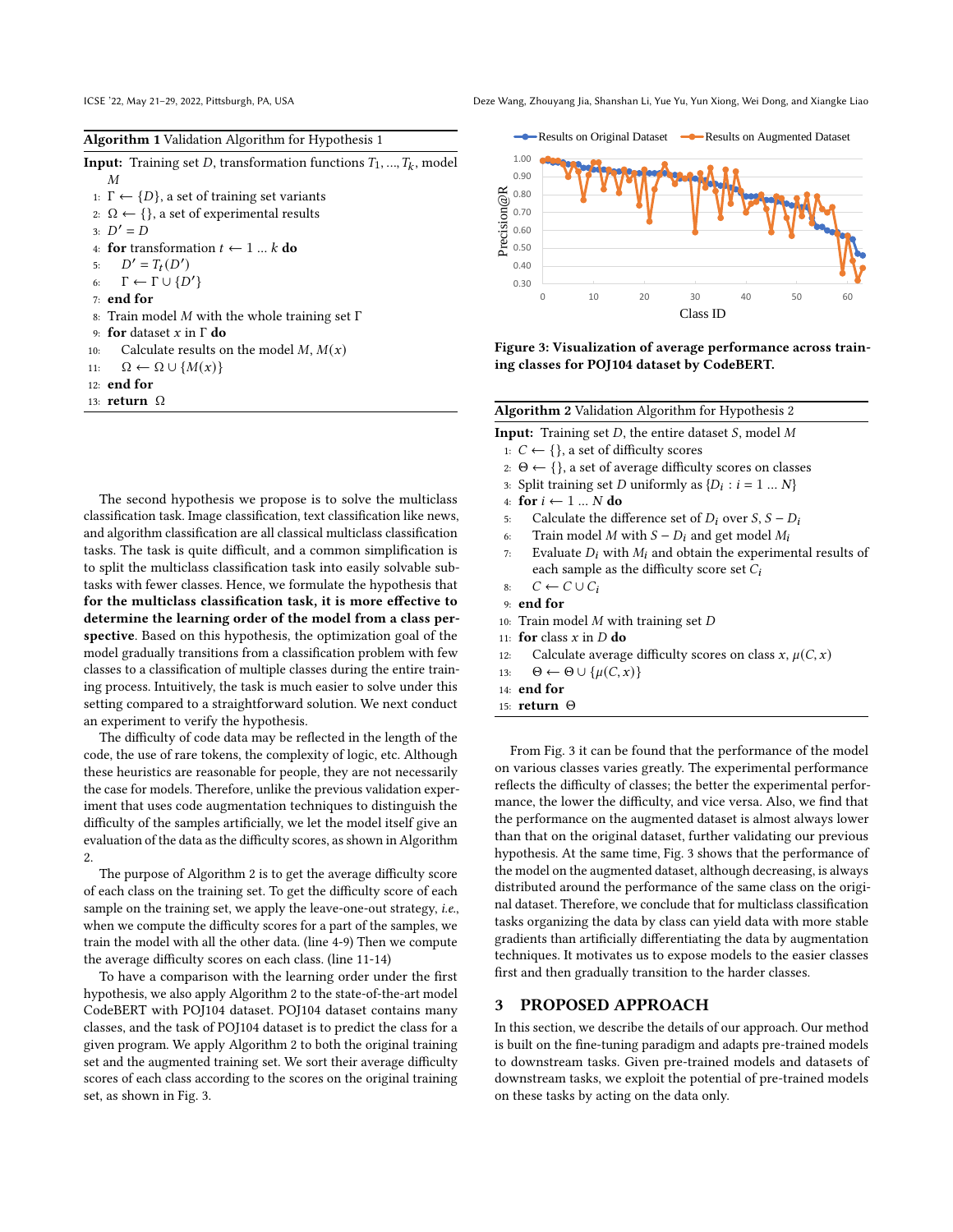<span id="page-4-0"></span>

Figure 4: Overview of our proposed method.

# 3.1 Approach Overview

Fig. [4](#page-4-0) presents an overview of our approach. Our approach mainly consists of three components.

- Augmentation for training data that transforms given programs into semantically equivalent programs and build augmented dataset to make training data more diverse.
- Curriculum strategy that organizes augmented dataset into the ordered dataset in an easy-to-hard order. The order is determined by scoring functions.
- Test-time augmentation that yields transformed versions of programs for prediction. The results are the fusion of results of original programs and transformed programs of different transformation types.

<span id="page-4-1"></span>

| Table 1: Code Transformation Techniques |
|-----------------------------------------|
|                                         |

| <b>Transformation</b><br>Family | $C/C_{++}$         | Java                   |
|---------------------------------|--------------------|------------------------|
| Control                         | for/while/if       | for/while/if else      |
|                                 | transformer        | transformer            |
|                                 | input/output       | equal loc/equal func/  |
| API                             | c/cpp_style        | add assign transformer |
|                                 | transformer        |                        |
| <b>Declaration</b>              | unused decl/brace/ | stmt sort/merge/divide |
| and other                       | return transformer | transformer            |

# 3.2 Augmentation for Training Data

In order to help models learn code features in a way that are invariant to semantically equivalent programs, we construct semanticpreserving transformations for code data. The lexical appearances and syntactical structures are different before and after transformations, but the semantics of programs are identical.

Various languages apply different transformation techniques due to specific language characteristics. In this paper, we use the same transformation techniques for data in the same language which do not rely on prior knowledge from tasks or datasets. There are two programming languages in our experiments. For C/C++, we modify the work from Quiring et al. [\[34\]](#page-10-9). For Java, we apply the SPAT tool [\[39\]](#page-10-26). We apply ten transformations for  $C/C++$  and nine transformations for Java. The specific transformations are shown in Table [1.](#page-4-1) These techniques are grouped by the granularity of their changes. They change the control structure, API and declaration, respectively, to help models extract and learn the corresponding features, while ensuring that the semantics remain

<u>N</u>  $\rightarrow$  **N**  $\rightarrow$  various control structures. From 1 – *Transformation* program to unchanged. Taking the transformations in Fig. [1](#page-2-0) as an example, the  $for$  transformer is applied to transform the original program to the  $1-Transformation$  program and converts the for structure to while. This type of transformation enables the model to understand  $2 - Transformation program, unused\ decl$  and  $brace$  transformer are applied. This type of transformations could also generate diverse and equivalent declaration statements by merging, splitting and swapping declaration statements, helping the model to ignore the interference of syntactic formals and focus on semantics. In the last transformation to  $3 -$ transformation program, the output API *cout* is converted to  $printf$ . The API transformation exploits the fact that the same function can be implemented by different APIs. These transformation techniques would also work in combination

# 3.3 Curriculum Strategy

to make the dataset more diverse.

The key challenge of curriculum learning is how to define easy/difficult examples. In this paper, we propose two difficulty scoring functions based on the hypotheses presented in Section [2.3.](#page-2-2)

Augmentation-based Curriculum Strategy. The previous section has introduced data augmentation techniques for code data, and it is cheap to generate diverse data through transformations. However, compared with original data, the augmented data can be regarded as perturbations or adversarial examples of original data [\[37,](#page-10-10) [53\]](#page-11-1), and they should be more difficult to learn as verified in Section [2.3.](#page-2-2)

Therefore, we design an augmentation-based curriculum strategy. We first train on only the original data, and then gradually increase the proportion of the augmented data, ensuring that the model is exposed to more data and the difficulty gradually increases during the training process.

In particular, it should be noted that in the process of learning the augmented data we do not strictly follow the order of 1 - Transformation programs to multi - Transformation programs, since we find that some programs have far more transformed program variants than others and multiple transformations could cause the data to be unbalanced. Therefore, we sample an equal number of augmented samples from the transformed program variants of each sample in the original training set for learning, and the data statistics are shown in Table [2.](#page-5-1) This method is easy to implement on general models, and we illustrate its effects in the following experiments.

<span id="page-4-2"></span>Class-based Curriculum Strategy. Especially for multiclass classification tasks, based on the hypothesis verified in Section [2.3,](#page-2-2) we propose a class-based curriculum strategy.

Specifically, the leave-one-out strategy is employed to obtain the difficulty scores on the entire training set, and then the average difficulty score on each class is calculated. The samples in the same class take the average class difficulty score as their difficulty scores. In the training process, this setting allows the model to learn easier classes first, and then to more difficult classes. Obviously, the model needs to extract and learn more features to deal with increasingly difficult tasks.

Once the scoring function is determined, we still need to define the pace at which we transition from easy samples to harder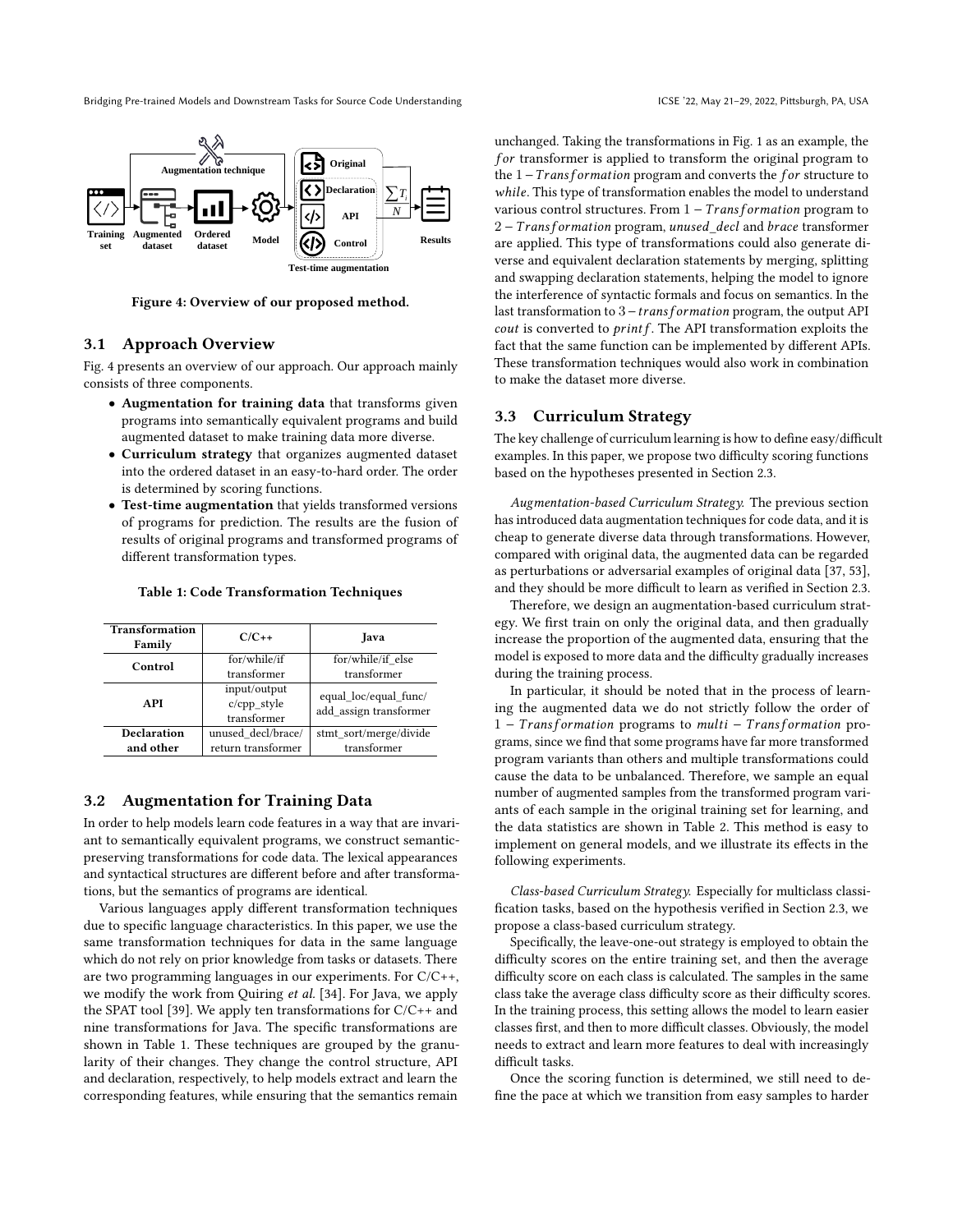samples. With reference to the work [\[32\]](#page-10-27), when selecting and applying different pacing functions, we ensure that the model has a number of samples to learn when the training iteration begins, and gradually gets in touch with difficult samples until all samples are available. We implement a range of pacing functions according to Penha et al. [\[32\]](#page-10-27) and illustrate its effects in Section [5.3.](#page-8-0)

## 3.4 Test-Time Augmentation

We also apply augmentations to the test set. These are the same as the augmentation techniques applied on the training set. TTA neither modifies trained models nor changes test distribution. It performs predictions on the same test data as the general test procedure, except that the prediction for each test input is the aggregation of predictions on multiple transformed versions.

To further eliminate overconfident incorrect predictions due to overfitting [\[48\]](#page-11-2), for each sample in the test set we sample three augmented copies from its transformed candidates. Sampling more samples for prediction may make the results more robust, but would increase the prediction time proportionally. As shown in the right part of Fig. [4,](#page-4-0) the final experimental performance is the sum of results on the original test set and results in the augmented perspective, which are the average of the results on augmented copies. As a result, incorrect prediction on a single test case by the model is corrected by combining multiple perspectives to make a final prediction.

## 4 EXPERIMENTS

In this section, we conduct experiments to verify whether our method is effective in different tasks, including algorithm classification, code clone detection and code search tasks.

| <b>Table 2: Data Statistics</b> |
|---------------------------------|
|                                 |

<span id="page-5-1"></span>

| <b>Dataset</b> |        | Original training set Augmented training set |
|----------------|--------|----------------------------------------------|
| <b>POI104</b>  | 30815  | 123058                                       |
| CodeCloneBench | 901028 | 3362570                                      |
| CodeSearchNet  | 164923 | 331533                                       |

# <span id="page-5-0"></span>4.1 Data preparation

In this subsection, we present benchmark datasets for three tasks from CodeXGLUE [\[27\]](#page-10-28): POJ104, BigCloneBench [\[45\]](#page-10-29) and Code-SearchNet [\[16\]](#page-10-30) and describe how to simply adapt data of various tasks to our approach.

POJ104 dataset is collected from an online judge platform, which consists of 104 program classes and includes 500 student-written C/C++ programs for each class. The task for POJ-104 dataset is to retrieve other programs that solve the same problem as a given program. We split the dataset according to labels. We use 64 classes of programs for training, 24 classes of programs for testing, and 16 classes of programs for validation. For data augmentation, to successfully compile the programs, "#include" statements are prepended before the programs. This process does not introduce differences since added statements are the same for all programs. As some programs cannot be compiled, we further use regular expressions to correct programs with simple grammatical errors, and remove

the rest with serious grammatical and semantic problems. A total of 1710 programs were removed, accounting for about 3% (1710/52000). To guarantee the fairness of the experiments, we also evaluate the baseline models on both the original dataset and the normalized dataset. For test-time augmentation, the results of the original and augmented versions of the same program are merged to make a prediction.

BigCloneBench dataset contains 25,000 Java projects, cover 10 functionalities and including 6,000,000 true clone pairs and 260,000 false clone pairs. The dataset provided by Wang et al. [\[49\]](#page-11-3) is filtered by discarding code fragments without any tagged true or false clone pairs, leaving it with 9,134 Java code fragments. The dataset includes 901,028/415,416/415,416 pairs for training, validation and testing, respectively. This dataset has been widely used for the code clone detection task. For code augmentation, since the data is in the form of code pairs, we replace any original program in clone pairs with augmented programs to form new pairs. For testtime augmentation, all versions of a code pair are considered to determine whether it is a clone pair.

CodeSearchNet contains about 6 million functions from opensource code spanning six programming languages. In this paper, we use the dataset in Java. Given a natural language query as the input, the task is to find the most semantically related code from a collection of candidate programs. According to the state-of-the-art model GraphCodeBERT [\[13\]](#page-10-6), we expand 1000 query candidates to the whole code corpus, which is closer to the real-life scenario. The answer of each query is retrieved from the whole validation and testing code corpus instead of 1,000 candidate programs. For code augmentation in the training set, since the data are pairs of natural language queries and programming language fragments, we replace original programs with augmented programs and form new pairs with their natural language queries. When doing test-time augmentation, it is different from the previous two tasks. Since the test set is the set of natural language queries, we apply code augmentation techniques to the codebase corresponding to these queries. For a query and each code in codebase, we calculate similarity of the code and its multiple transformed versions to the query, respectively. We use the average of similarity for sorting and evaluation.

The original and augmented data statistics of the above tasks are shown in Table [2](#page-5-1) and the augmented datasets contain the original data. We release all data for verification and future development. Theoretically, more augmented data can be obtained, however, more data to train would bring larger time overhead. To trade off the experimental performance and time overhead, we use a limited amount of augmented data, and we apply curriculum learning strategy where the model is trained from a smaller data size and the overhead is further reduced.

## 4.2 Experimental Setups

To illustrate the effectiveness of our method on code-related tasks, we build our approach on code pre-trained models CodeBERT and GraphCodeBERT. To illustrate the applicability of our method, we also evaluate our method on natural language pre-trained model RoBERTa [\[26\]](#page-10-1) that has not been exposed to code at all. In replication experiments, we follow the description in their original papers and released code. For parameter settings, to ensure fairness, we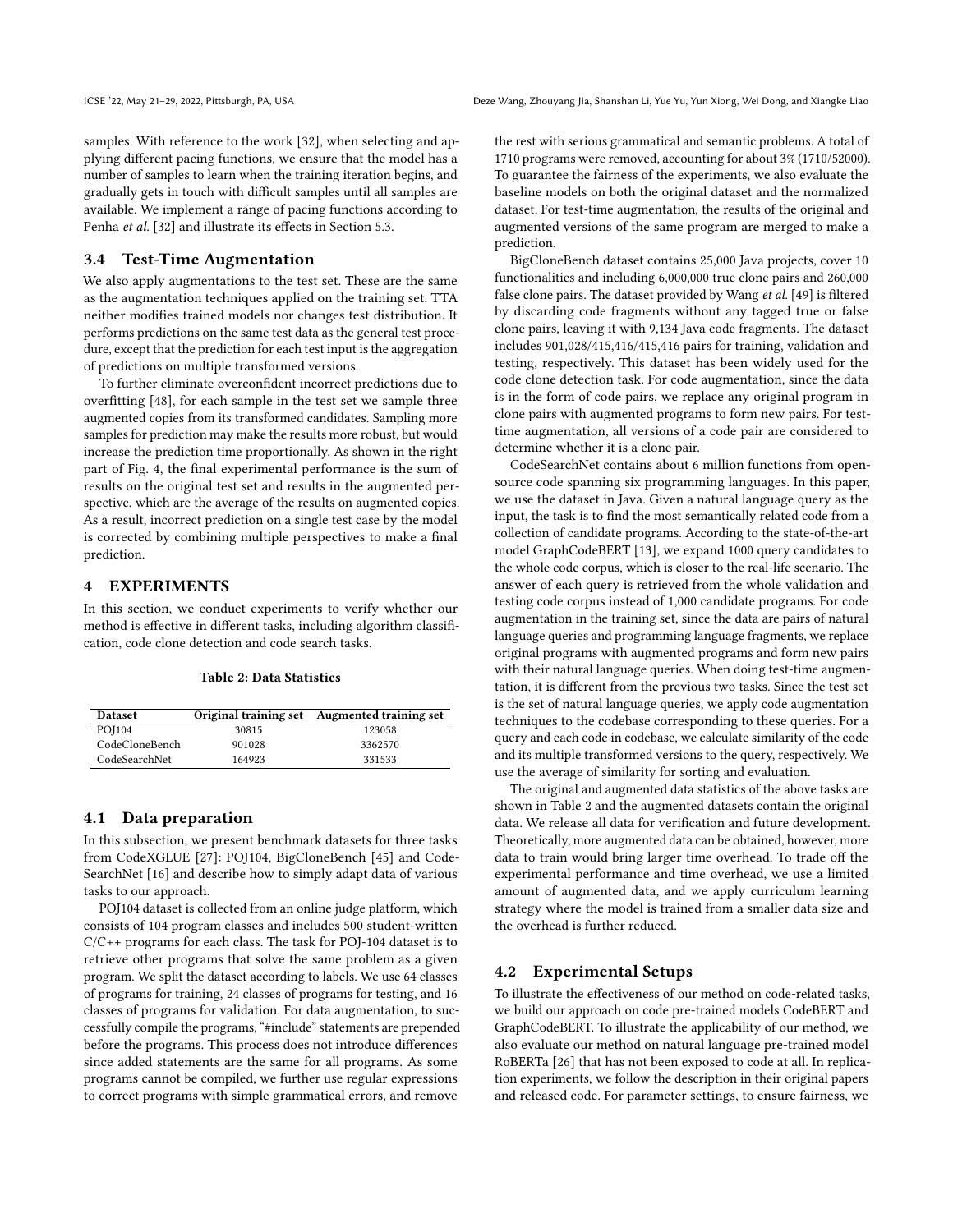keep all parameters consistent with their released code including random seeds except for the warmup step and epoch. The warmup step parameter adapts to the increase of the dataset, and its value is adjusted from the original dataset size to the augmented dataset size. Also due to the increase in data size and the progressive curriculum learning, we increase the epoch and set it to 20, 10, and 15 on POJ104, BigCloneBench, and CodeSearchNet, respectively. We replicate CodeBERT and GraphCodeBERT with the same parameter settings. The results reported in the original papers and our replicated results are not much different, and we present all the results. For data augmentation, we implement augmentaion techniques on the top of Clang  $[1]$  for  $C/C++$ . With respect to pacing function, the hyperparameters are set according to Penha et al. [\[32\]](#page-10-27).

## 4.3 Algorithm Classification

Metrics and Baselines. We use precision and MAP as the evaluation metrics of the algorithm classification task. Precision is defined as the average precision score and MAP is the rank-based mean of average precision score, each of which is evaluated for retrieving most similar samples given a query. We apply RoBERTa and the state-of-the-art model CodeBERT as baseline methods. RoBERTa is a pre-trained model on natural language. CodeBERT is a pre-trained model on code data. It combines masked language modeling [\[9\]](#page-10-0) with replaced token detection objective [\[8\]](#page-10-32) to pre-train a Transformer [\[47\]](#page-11-4) encoder.

#### <span id="page-6-0"></span>Table 3: Algorithm Classification Comparison

| Model                | Precision | MAP          |
|----------------------|-----------|--------------|
| <b>RoBERTa</b>       | 82.82     | 80.31(76.67) |
| $ROBERTa + DA + CL$  | 88.15     | 86.55        |
| CodeBERT             | 85.28     | 82.76(82.67) |
| $CodeBERT + DA + CL$ | 93.63     | 92.91        |

Results. We compare with and without our method (DA + CL) for these pre-trained models. Table [3](#page-6-0) summarizes these results. For baseline methods, all experimental results are evaluated on our normalized dataset, except for results of MAP in parentheses. These results are reported in the original paper of baseline methods and MAP is their only metric for algorithm classification task. Natural language pre-trained model RoBERTa fine-tuned with our method, achieves 88.15% on precision, 86.55% on MAP. Our method improves its performance noticeably by 5.33% on precision, 6.31% on MAP and 9.88% compared to the results reported in the original paper. Code pre-trained model CodeBERT fine-tuned with our method, achieves 93.63% precision and 92.91% on MAP. Our method substantially improves 8.35% on precision, 10.15% on MAP, and 10.24% compared to the original result. Notably, with our method, RoBERTa model without being pre-trained on code data outperforms the existing state-of-the-art model CodeBERT fine-tuned on this task by 3.79% MAP.

# 4.4 Code Clone Detection

Metrics and Baselines. We use precision, recall and F1 score as the evaluation metrics of the code clone detection task. In our experiments, we compare a range of models including the state-ofthe-art model GraphCodeBERT. GraphCodeBERT is a pre-trained model for code which improves CodeBERT by modeling the data flow edges between code tokens. CDLH [\[50\]](#page-11-5) learns representations of code fragments through AST-based LSTM. ASTNN [\[56\]](#page-11-6) encodes AST subtrees for statements and feeds the encodings of all statement trees into an RNN to learn representation for a program. FA-AST-GMN [\[49\]](#page-11-3) leverages explicit control and data flow information and uses GNNs over a flow-augmented AST to learn representation for programs. TBCCD [\[54\]](#page-11-7) proposes a tree convolution-based method to detect semantic clone, that is, using AST to capture structural information and obtain lexical information from the position-aware character embedding.

## Table 4: Code Clone Detection Comparison

<span id="page-6-1"></span>

| Model                           | Precision | Recall | F1           |
|---------------------------------|-----------|--------|--------------|
| <b>CDLH</b>                     | 0.92      | 0.74   | 0.82         |
| <b>ASTNN</b>                    | 0.92      | 0.94   | 0.93         |
| FA-AST-AMN                      | 0.96      | 0.94   | 0.95         |
| <b>TBBCD</b>                    | 0.94      | 0.96   | 0.95         |
| RoBERTa(10% data)               | 0.966     | 0.962  | 0.964(0.949) |
| $RoBERTa(10\% data) + DA + CL$  | 0.973     | 0.957  | 0.965        |
| CodeBERT(10% data)              | 0.960     | 0.969  | 0.965        |
| $CodeBERT(10\% data) + DA + CL$ | 0.972     | 0.972  | 0.972        |
| GraphCodeBERT                   | 0.973     | 0.968  | 0.971        |

Results. Table [4](#page-6-1) shows results for code clone detection. Our reproduced results are mostly consistent with results reported in original papers, except for the F1 score of 0.964 for RoBERTa, which is higher than the original result of 0.949. We implement our method on RoBERTa and CodeBERT. Experiments show that models with our method consistently perform better than the original models. Notably, with our method, RoBERTa performs comparably to CodeBERT, and CodeBERT outperforms the state-of-the-art model GraphCodeBERT. More importantly, following the original settings of CodeBERT, CodeBERT only randomly samples 10% of the data for training compared to GraphCodeBERT. Even though we expand the data using data augmentation in the experiment for CodeBERT, the data used by CodeBERT are still much less than data for Graph-CodeBERT.

## 4.5 Code Search

Metrics and Baselines. For code search task, we use MRR as the evaluation metric. MRR is the average of the reciprocal rank of results of a set of queries. The reciprocal rank of a query is the inverse of the rank of the first hit result.

Table [5](#page-7-0) shows the results of different approaches on the Code-SearchNet corpus. The first four rows are reported by Husain et al. [\[16\]](#page-10-30). NBOW, CNN, BIRNN and SELFATT represent neural bagof-words [\[40\]](#page-10-33), 1D convolutional neural network [\[19\]](#page-10-34), bidirectional GRU-based recurrent neural network [\[7\]](#page-10-35), and multi-head attention [\[47\]](#page-11-4), respectively.

Results. Table [5](#page-7-0) shows results of different approaches for code search. RoBERTa (code) is pre-trained on programs from Code-SearchNet with masked language modeling while maintaining the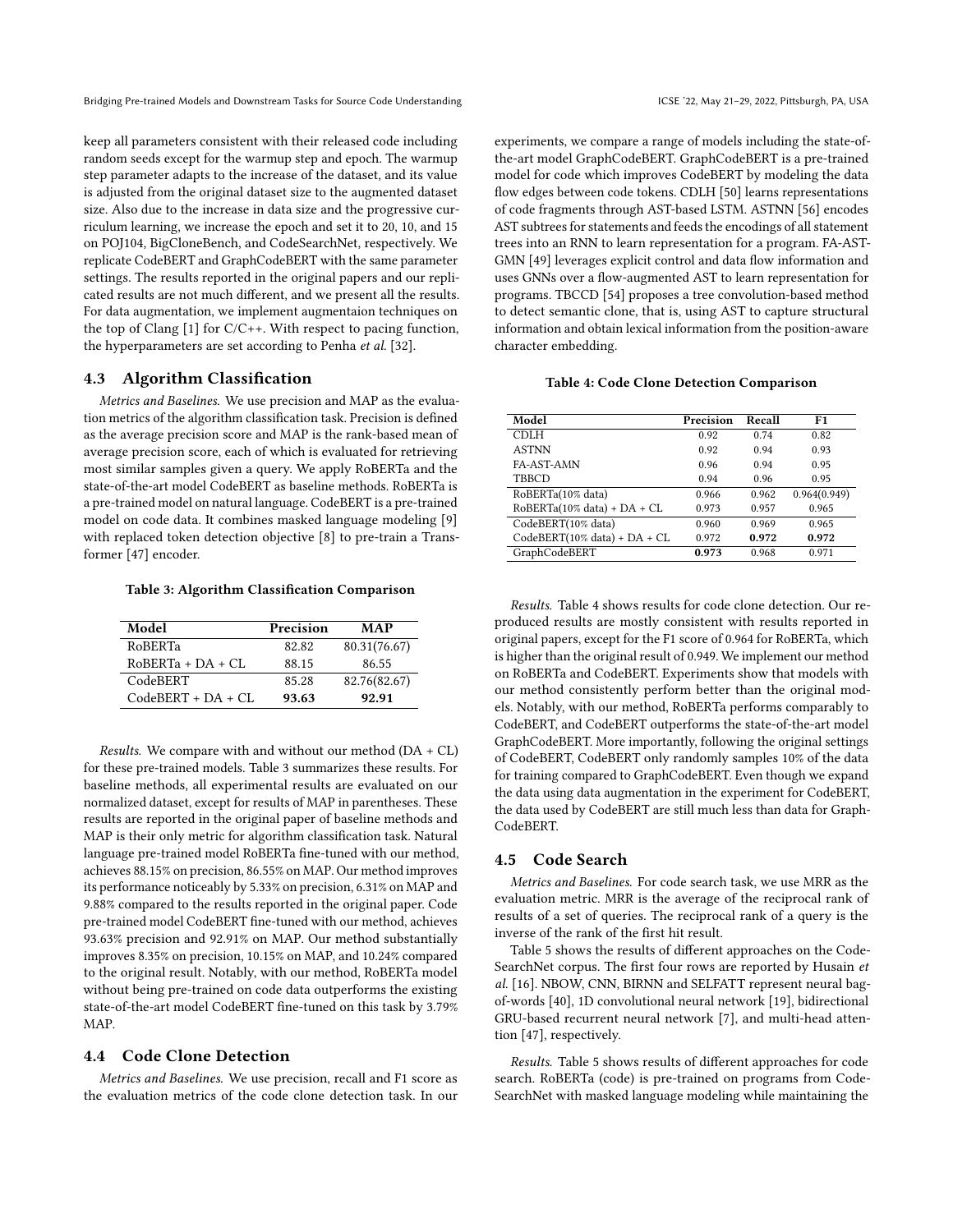Table 5: Code Search Comparison

<span id="page-7-0"></span>

| Model                   | <b>MRR</b>   |
|-------------------------|--------------|
| <b>NBow</b>             | 0.171        |
| <b>CNN</b>              | 0.263        |
| <b>BiRNN</b>            | 0.304        |
| SelfAtt                 | 0.404        |
| RoBERTa                 | 0.599        |
| RoBERTa(code)           | 0.620        |
| $ROBERTA + DA + CI$ .   | 0.635        |
| CodeBERT                | 0.676        |
| $CodeBERT + DA + CI$ .  | 0.697        |
| GraphCodeBERT           | 0.696(0.691) |
| GraphCodeBERT + DA + CL | 0.720        |

RoBERTa architecture. Our reproduced result 0.696 of GraphCode-BERT is slightly differently from the originally reported result 0.691. We implement our method on RoBERTa, CodeBERT and the stateof-the-art model GraphCodeBERT for code search. The results show that natural language pre-trained model RoBERTa with our method outperforms RoBERTa (code), which is the same model architecture pre-trained on code data. CodeBERT with our method outperforms the original state-of-the-art model GraphCodeBERT. The performance of GraphCodeBERT with our method reaches 0.720 MRR, surpassing the original result 0.691 MRR.

## 4.6 Summary

On above tasks and their benchmark datasets, our method substantially improves the performance of a range of pre-trained models, achieving the state-of-the-art performance on all tasks. For the natural language pre-trained model with no exposure to code at all, with the help of our approach, it is able to match or even surpass existing code pre-trained models normally fine-tuned to corresponding tasks. In the code search task, RoBERTa pre-trained with natural language and fine-tuned with our method, surpasses the same architecture pre-trained with code data and fine-tuned with the general method. These all illustrate the strong bridging role of our method between pre-trained models and code-related downstream tasks by introducing semantic knowledge for downstream tasks into pre-trained models.

For code-related tasks, applying our approach to a pre-trained model at the finetune stage with a relatively small cost is preferable to pre-training a more complicated model from scratch with huge resources. It illustrates the superiority of our method, but this is not to negate the work of code pre-trained models either. In fact, our approach achieves better results when applied to a superior pre-trained model. Probably, the research of pre-trained models for source code has much work to do in terms of data diversity and conjunction with downstream tasks.

# 5 ANALYSIS

This section analyzes the effects of different parameters on the performance of tasks in our experiment.

## 5.1 Ablation Study

This section investigates how data augmentation and curriculum learning affect the performance of models, respectively. The following subsections show these results for algorithm classification, code clone detection and code search task.

<span id="page-7-1"></span>Table 6: Ablation Study on Algorithm Classification

| Model                | Precision | MAP   |
|----------------------|-----------|-------|
| CodeBERT             | 85.28     | 82.76 |
| $CodeBERT + DA + CL$ | 93.63     | 92.91 |
| $w$ /o DA-Training   | 91.90     | 90.79 |
| $w/o$ TTA            | 88.76     | 87.21 |
| w/o CL               | 92.55     | 91.52 |

Algorithm Classification. For algorithm classification task, we conduct experiments without augmention on training set (DA-Training), test-time augmentation or curriculum learning. The results are shown in Table [6.](#page-7-1) The first row shows the results of the baseline model. The second row presents the results of the baseline model with our full method. The third row removes augmentation on the training set. The fourth row presents the results of removing test-time augmentation. The results of removing curriculum learning strategy are shown in the last row. As seen from the results, removing any of the components leads to a drop of the model performance, and the removal of test-time augmentation leads to a significant performance degradation, indicating that all three components are necessary to improve performance, and test-time augmentaion contributes the most to the improvements. We believe that for clustering tasks similar to algorithm classification, integrating multiple perspectives in a data augmentation manner during testing could be a huge boost to model performance.

#### <span id="page-7-2"></span>Table 7: Ablation Study on Code Clone Detection

| Model                   | Precision | Recall | F1    |
|-------------------------|-----------|--------|-------|
| CodeBERT                | 0.963     | 0.965  | 0.964 |
| $CodeBERT + DA + CL$    | 0.972     | 0.972  | 0.972 |
| $w$ /o TTA              | 0.971     | 0.972  | 0.971 |
| $w$ /o CL               | 0.976     | 0.965  | 0.970 |
| $w$ /o DA-Training + CL | 0.964     | 0.965  | 0.964 |

Code Clone Detection. For code clone detection task, we also conduct experiments without augmention on training set, test-time augmentation or curriculum learning. Unlike algorithm classification, we apply augmentation-based curriculum learning for code clone detection task. The removal of augmentation on the training set means that the CL component also does not work, and only test-time augmentation component works. The experimental results in Table [7](#page-7-2) show that the combination of augmentation on the training set and CL component has the largest performance improvement, and test-time augmentation has no significant performance improvement, but the model can still benefit from it.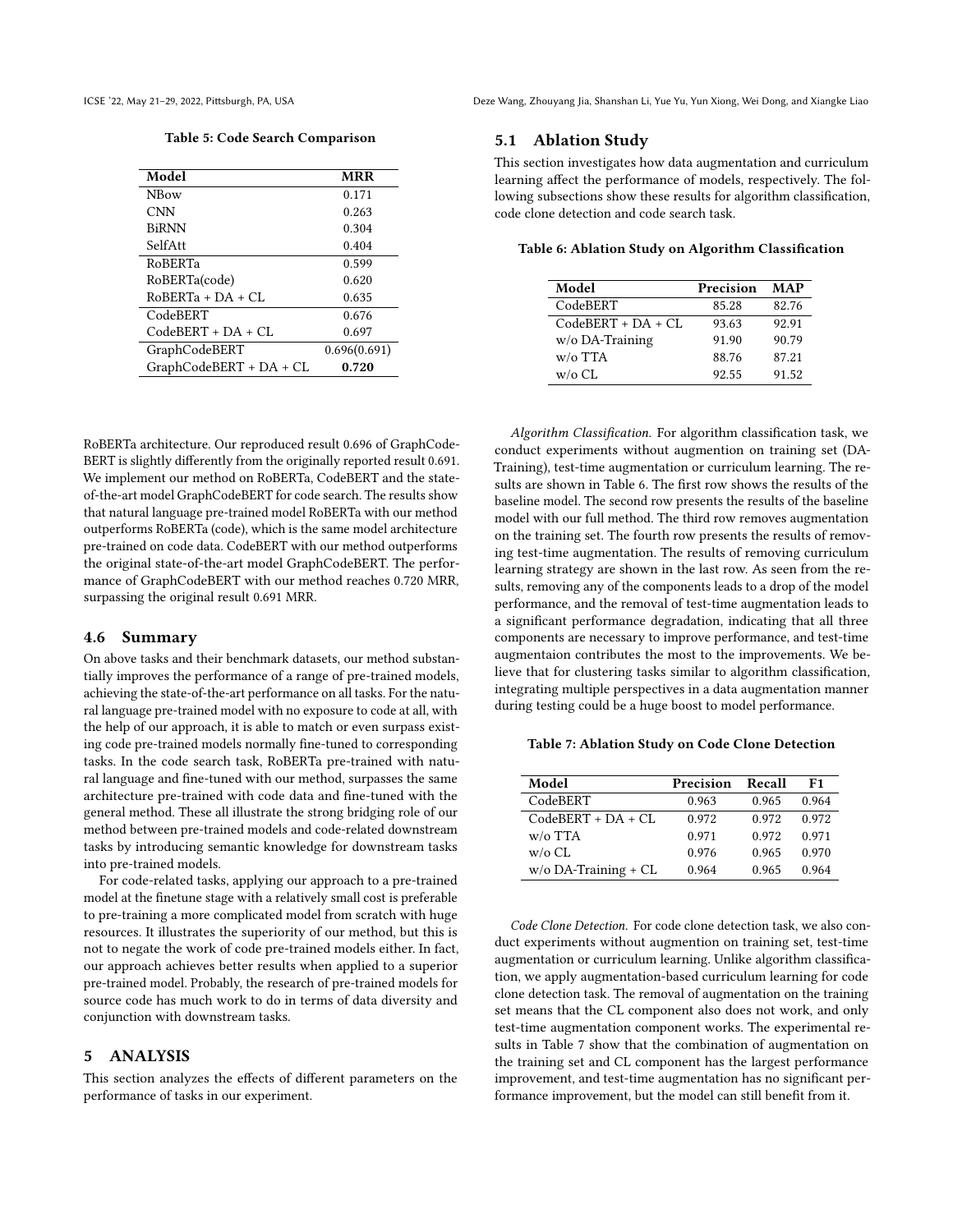<span id="page-8-1"></span>Table 8: Ablation Study on Code Search

| Model                   | <b>MRR</b> |
|-------------------------|------------|
| GraphCodeBERT           | 0.696      |
| GraphCodeBERT + DA + CL | 0.720      |
| $w$ /o TTA              | 0.707      |
| $w$ /o CL               | 0.708      |
| $w$ /o DA-Training + CL | 0.710      |

Code Search. With the same ablation experimental setups as for the code clone detection task, we conduct experiments on the code search task. As shown in Table [8,](#page-8-1) we conclude that all three components are necessary for the improvements. The last row shows the result using only test-time augmentation, which is able to significantly exceed the original state-of-the-art performance without training with additional augmentation data. We speculate that test-time augmentation is able to combine multiple augmentation copies in the code retrieval process to make judgments and eliminate overconfident incorrect predictions on the original test set. The penultimate row shows the experimental result of removing CL component. In other words, it is obtained by the combination of augmentation on the training set and test-time augmentation acting on the model. Compared to the result of applying test-time augmentation component only in the last row, we find that more augmented data used for training may result in negative gains. One possible reason is that the augmented data introduces more noise, causing the model to choose from more candidates for the same query during training. These results further illustrate the necessity of curriculum learning on augmented data.

<span id="page-8-2"></span>Table 9: Effects of Augmentation Types on Algorithm Classification

| Model           | Precision | MAP   |
|-----------------|-----------|-------|
| All             | 93.63     | 92.91 |
| w/o Declaration | 92.13     | 90.88 |
| $w/o$ API       | 92.35     | 91.24 |
| w/o Control     | 94.17     | 93.41 |

# 5.2 Effects of Augmentation Type

Since this paper considers multiple augmentation techniques, in this section we explore the effects of augmentation techniques at different granularities on the experimental results. We build transformed datasets of the same size using augmentation techniques of different granularities and train CodeBERT separately on these datasets for algorithm classification task. Results are shown in Table [9.](#page-8-2) The first row shows the results using all augmentation techniques of three granularities, while the second to fourth rows show the results without the augmentation techniques for the declaration, API, or control stucture granularity, respectively. From the results, it can be seen that not using the augmentation techniques of declaration or API granularity leads to a decrease in results, while not using the augmentation techniques of control sturcture leads to an increase. This indicates that the augmentation of declaration and API

contribute more to the improvements, however, the control structure augmentation introduces more noise than contribution. We speculate that changing the control structure has a greater impact on the token order and context relative to the other two granularities of augmentation techniques, and pre-trained models we use are based on masked language modeling and are context sensitive. These reasons make it more difficult for the models to learn the knowledge and features introduced in the process of changing the control structure. This finding also encourages the code pre-trained model to further exploit structural information of source code in order to better understand the program semantics.

<span id="page-8-3"></span>Table 10: Effects of Pacing Function on Algorithm Classification

| Model            | Precision | MAP   |
|------------------|-----------|-------|
| Random(baseline) | 85.28     | 82.76 |
| Anti             | 81.87     | 78.73 |
| Linear           | 86.94     | 84.96 |
| Step             | 86.39     | 84.35 |
| Geom_progression | 85.97     | 83.70 |
| Root 2           | 86.98     | 84.96 |
| Root 5           | 86.11     | 83.95 |
| Root 10          | 87.38     | 85.33 |

# <span id="page-8-0"></span>5.3 Effects of Pacing Function

To understand how the model is impacted by the pace we go from easy to hard examples, we evaluate the effects of different pacing functions on the experimental results, as shown in Table [10.](#page-8-3) We conduct experiments on POJ104 dataset in the algorithm classfication task. The learning order is determined by the scoring function described in Section [3.3.](#page-4-2) The baseline model CodeBERT is trained in a random order and the Anti method orders training samples from hard to easy. The other methods learn training samples from easy to hard, with the difference that at each epoch a different proportion of the training data are fed to the model as determined by their functions. We briefly introduce different pacing functions and the details are described in Penha et al. [\[32\]](#page-10-27). The Linear function linearly increases the percentage of training data input to the model. Step function divides training data into several groups, and after fixed epoches a group of training samples will be added for model training. Root\_n and Geom\_progression functions correspond to two extreme cases.  $Root \t n$  function feeds the model with a large number of easy samples and then slowly increases the proportion of hard samples, while Geom\_progression function does the opposite. In the  $Root\_n$  function,  $n$  is the hyperparameter, and the larger the value of  $n$ , the more training data are fed to the model at the beginning. All these functions are fed with the same training data at the final stage of training.

In Table [10,](#page-8-3) we can see that feeding data from easy to hard has a certain performance improvement, while the performance of inputting training samples from hard to easy is significantly worse than the baseline in a random order. These results illustrates the effectiveness of our curriculum learning strategy and scoring functions. Comparison of different pacing functions shows that Linear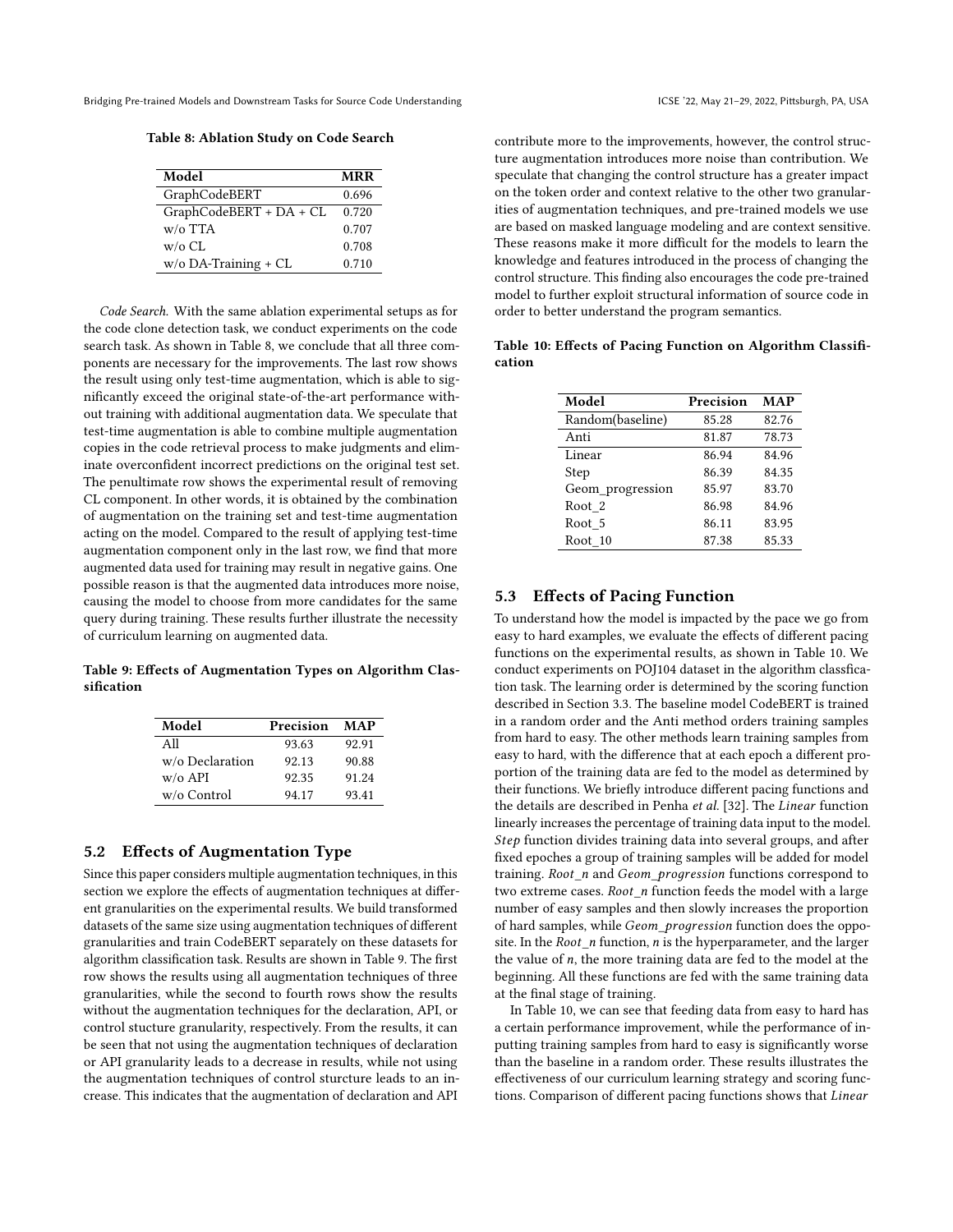and  $Step$  functions achieve similar results as  $Root\_2$  function. The Root functions obviously outperform the Geom\_progression function, which is consistent with the findings of Sohrmann et al. [\[43\]](#page-10-36) and Penha et al. [\[32\]](#page-10-27). The reasons are that the root function gives the model more time to learn from harder instances and is better than no CL in terms of statistical significance. In our experiments, we used  $Root\_10$  function for algorithm classification task, and since we did not perform ablation study on the datasets of the other two tasks, we use *Linear* function by default. The performance on these two tasks could probably be further improved with different pacing functions, and we leave it for future work.

# 6 RELATED WORK

## 6.1 Data Augmentation

Data augmentation aims to increase the data diversity and thus the generalization ability of the model by various transformation techniques. This approach is widely used in the computer vision domain [\[41,](#page-10-37) [51,](#page-11-8) [58\]](#page-11-9). In recent years, researchers apply data augmentation to code data as well [\[34,](#page-10-9) [35,](#page-10-15) [37,](#page-10-10) [53,](#page-11-1) [55\]](#page-11-10). A series of studies are motivated by the fact that existing models are vulnerable to adversarial examples, and they design methods to expose the vulnerability of models and improve the robustness of models. Our aim is to make the models more generalizable and perform better on real data, unlike the methods described above. Jain et al. [\[17\]](#page-10-38) improve accuracy in code summarization and type inference task based on equivalent data transformations and unsupervised auxiliary tasks. Nghi et al. [\[6\]](#page-10-39) propose a self-supervised contrastive learning framework for code retrieval and code summarization tasks. Our aim is similar to these studies, but we do not need to design the objective function or model architecture. Without the need for complicated model design, our approach accomplishes the same goal by acting on the data only. We simply augments the data and feeds the augmented data into the model in an easy-to-hard manner. Therefore, our lightweight method can be easily applied over existing models and various downstream tasks.

# 6.2 Curriculum Learning

Learning educational material in order from easy to difficult is very common in the human learning process. Inspired by cognitive science [\[38\]](#page-10-40), researchers have found that model training can also benefit from a similar curriculum learning setting. Since then, CL has been successfully applied to image classification [\[12,](#page-10-41) [15\]](#page-10-42), machine translation [\[20,](#page-10-43) [33,](#page-10-23) [57\]](#page-11-11), answer generation [\[24\]](#page-10-44) and information retrieve [\[32\]](#page-10-27).

The core of CL lies in the design of the scoring function, that is, how to define easy and hard samples. A straightforward approach is to study the data to create specific heuristic rules. For example, Bengio et al. [\[4\]](#page-10-20) use images containing less varied shapes as easy examples to be learned first. Tay et al. [\[46\]](#page-10-24) use paragraph length as an evaluation criterion for difficulty in the question answer task. However, these are highly dependent on the task dataset and cannot be generalized to general tasks. Guo et al. [\[14\]](#page-10-21) examine the examples in their feature space, and define difficulty by the distribution density, which successfully distinguishes noisy images. Xu et al. [\[52\]](#page-11-12) generally distinguish easy examples from difficult ones on natural language understanding tasks by reviewing the training

set in a crossed way. In this paper, similar to Xu et al. [\[52\]](#page-11-12), we also utilize cross validation to measure data difficulty by model itself, but we also take the class distribution into consideration. We intuitively solve the multiclass classification problem from a class perspective by first transforming it into a classification of fewer easy classes and then gradually increasing the number of difficult classes. At the same time, we combine curriculum learning and data augmentation to overcome the problem that augmented data is more difficult to learn. We first learn the original data, then gradually transition to augmented data, and experimentally illustrate and verify the effectiveness of the design.

# 7 THREATS TO VALIDITY

There are several threats to validity of our method.

- Due to the use of test-time augmentation in our method, this component cannot be easily applied to code generation tasks. Augmentation on the training set and curriculum learning are still applicable, e.g., Jain et al. [\[17\]](#page-10-38) have achieved good performance on the code summarization task using code augmentation.
- The transformation techniques we use are not representative of the whole. Due to the characteristics of various tasks and datasets, some transformations may lead to large improvements and some may bing no improvements. Therefore, we release the datasets for replication and reducing experimental bias. Our approach is designed to be a lightweight component that generalizes to multiple downstream tasks. For specific downstream tasks, new augmentation techniques can also be applied to optimize the performance.
- Due to limited computed resource, we did not explore the performance of our approach for the code clone detection task on GraphCodeBERT or conduct ablation stuies on all three tasks regarding the pacing function and transformation type. In fact, there should be room for improvement and interesting conclusions to be explored. We shall get better results by searching for more suitable pacing functions and transformation types for the other two tasks. We leave it for future works.

# 8 CONCLUSION

In this paper, we focus on bridging pre-trained models and coderelated downstream tasks and propose a lightweight approach on the fine-tuning paradigm, which is easy to implement on top of various models. We build our approach on code pre-trained models of CodeBERT and GraphCodeBERT, and these models substantially outperform original models and achieve the state-of-the-art performance on algorithm classification, code clone detection and code search. Moreover, we apply our method to natural language pre-trained model RoBERTa and it achieves comparable or better performance than existing state-of-the-art code pre-trained models fine-tuned on these tasks. This finding reveals that there is still much room for improvement in existing pre-trained models for source code understanding.

This paper focuses on code discriminative tasks. It is more challenging to apply our approach to code generation tasks. However, generation tasks are data-hungry and may require more diverse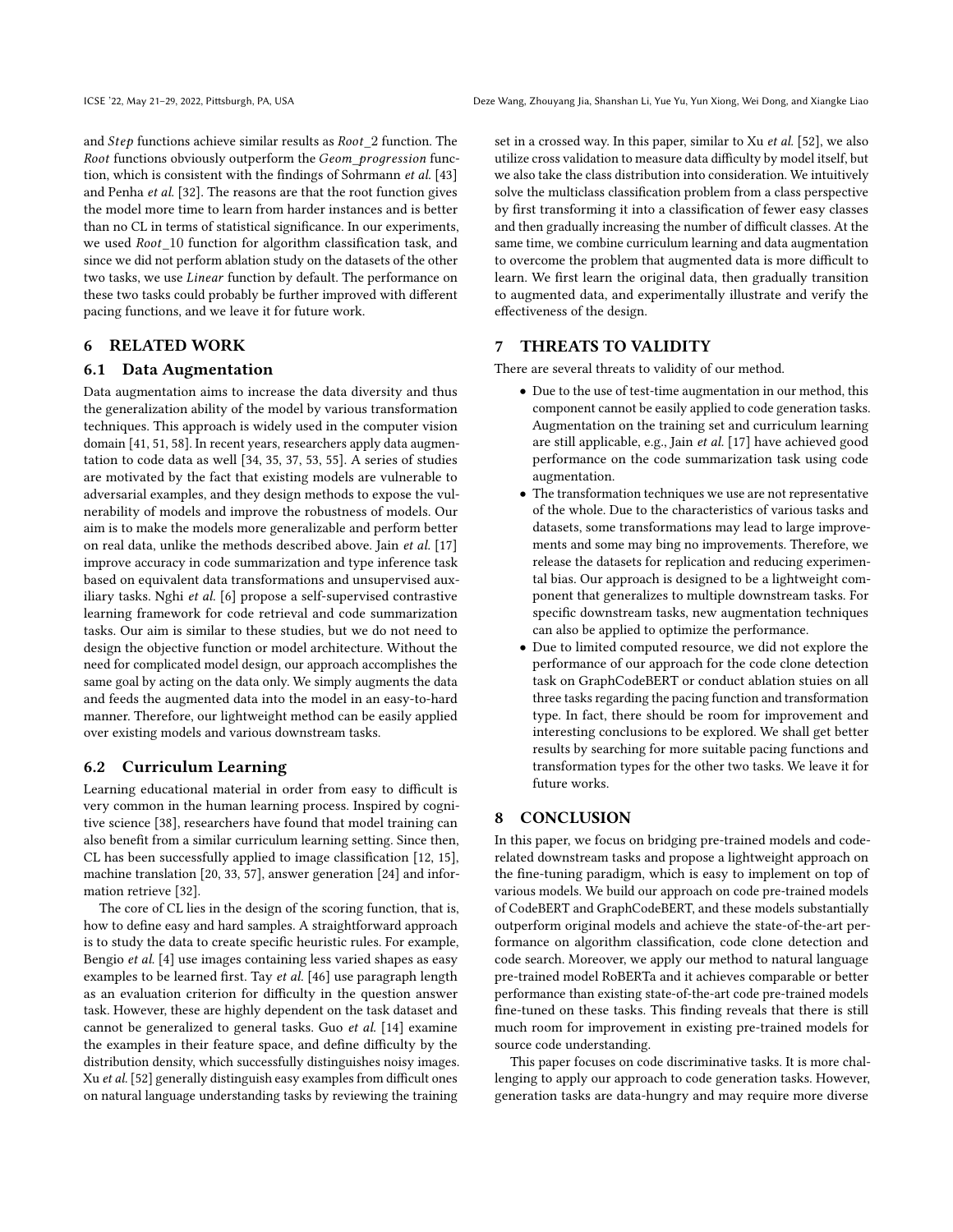data for learning, such as code generation where multiple code candidates are expected to be generated. In the future, it would be interesting to combine our approach and prompt-based learning [\[25\]](#page-10-45) to further exploit the potential of generative pre-trained models on code generation tasks.

# ACKNOWLEDGMENTS

The authors would like to thank the anonymous reviewers for their insightful comments. This work was substantially supported by National Natural Science Foundation of China (No. 61690203, 61872373, 62032019, and U1936213). This work was also supported by the Major Key Project of PCL.

# REFERENCES

- <span id="page-10-31"></span><span id="page-10-7"></span>[1] [n.d.]. Clang: a C language family frontend for LLVM.<https://clang.llvm.org/> [2] Wasi Uddin Ahmad, Saikat Chakraborty, Baishakhi Ray, and Kai-Wei Chang. 2021.
- <span id="page-10-14"></span>Unified Pre-training for Program Understanding and Generation. In NAACL. [3] A. Aho, M. Lam, R. Sethi, and J. Ullman. 2006. Compilers: Principles, Techniques, and Tools (2nd Edition).
- <span id="page-10-20"></span>[4] Yoshua Bengio, J. Louradour, Ronan Collobert, and J. Weston. 2009. Curriculum learning. In ICML '09.
- <span id="page-10-2"></span>[5] Tom B. Brown, Benjamin Mann, Nick Ryder, Melanie Subbiah, J. Kaplan, Prafulla Dhariwal, Arvind Neelakantan, Pranav Shyam, Girish Sastry, Amanda Askell, Sandhini Agarwal, Ariel Herbert-Voss, Gretchen Krueger, T. Henighan, R. Child, A. Ramesh, Daniel M. Ziegler, Jeff Wu, Clemens Winter, Christopher Hesse, Mark Chen, Eric Sigler, Mateusz Litwin, Scott Gray, Benjamin Chess, Jack Clark, Christopher Berner, Sam McCandlish, Alec Radford, Ilya Sutskever, and Dario Amodei. 2020. Language Models are Few-Shot Learners. ArXiv abs/2005.14165 (2020).
- <span id="page-10-39"></span>[6] Nghi D. Q. Bui, Yijun Yu, and Lingxiao Jiang. 2021. Self-Supervised Contrastive Learning for Code Retrieval and Summarization via Semantic-Preserving Transformations. Proceedings of the 44th International ACM SIGIR Conference on Research and Development in Information Retrieval (2021).
- <span id="page-10-35"></span>[7] Kyunghyun Cho, B. V. Merrienboer, Çaglar Gulçehre, Dzmitry Bahdanau, Fethi Bougares, Holger Schwenk, and Yoshua Bengio. 2014. Learning Phrase Representations using RNN Encoder–Decoder for Statistical Machine Translation. ArXiv abs/1406.1078 (2014).
- <span id="page-10-32"></span>[8] Kevin Clark, Minh-Thang Luong, Quoc V. Le, and Christopher D. Manning. 2020. ELECTRA: Pre-training Text Encoders as Discriminators Rather Than Generators. ArXiv abs/2003.10555 (2020).
- <span id="page-10-0"></span>J. Devlin, Ming-Wei Chang, Kenton Lee, and Kristina Toutanova. 2019. BERT: Pre-training of Deep Bidirectional Transformers for Language Understanding. In NAACL-HLT.
- <span id="page-10-17"></span>[10] J. Elman. 1993. Learning and development in neural networks: the importance of starting small. Cognition 48 (1993), 71–99.
- <span id="page-10-5"></span>[11] Zhangyin Feng, Daya Guo, Duyu Tang, Nan Duan, X. Feng, Ming Gong, Linjun Shou, Bing Qin, Ting Liu, Daxin Jiang, and M. Zhou. 2020. CodeBERT: A Pre-Trained Model for Programming and Natural Languages. ArXiv abs/2002.08155 (2020).
- <span id="page-10-41"></span>[12] Chen Gong, D. Tao, S. Maybank, W. Liu, Guoliang Kang, and Jie Yang. 2016. Multi-Modal Curriculum Learning for Semi-Supervised Image Classification. IEEE Transactions on Image Processing 25 (2016), 3249–3260.
- <span id="page-10-6"></span>[13] Daya Guo, Shuo Ren, Shuai Lu, Zhangyin Feng, Duyu Tang, Shujie Liu, Long Zhou, Nan Duan, Jian Yin, Daxin Jiang, and M. Zhou. 2021. GraphCodeBERT: Pre-training Code Representations with Data Flow. ArXiv abs/2009.08366 (2021).
- <span id="page-10-21"></span>[14] S. Guo, Weilin Huang, H. Zhang, Chenfan Zhuang, Dengke Dong, M. Scott, and Dinglong Huang. 2018. CurriculumNet: Weakly Supervised Learning from Large-Scale Web Images. ArXiv abs/1808.01097 (2018).
- <span id="page-10-42"></span>[15] Guy Hacohen and D. Weinshall. 2019. On The Power of Curriculum Learning in Training Deep Networks. ArXiv abs/1904.03626 (2019).
- <span id="page-10-30"></span>[16] H. Husain, Ho-Hsiang Wu, Tiferet Gazit, Miltiadis Allamanis, and Marc Brockschmidt. 2019. CodeSearchNet Challenge: Evaluating the State of Semantic Code Search. ArXiv abs/1909.09436 (2019).
- <span id="page-10-38"></span>[17] Paras Jain, Ajay Jain, Tianjun Zhang, P. Abbeel, J. Gonzalez, and I. Stoica. 2020. Contrastive Code Representation Learning. ArXiv abs/2007.04973 (2020).
- <span id="page-10-22"></span>[18] Lu Jiang, Deyu Meng, T. Mitamura, and A. Hauptmann. 2014. Easy Samples First: Self-paced Reranking for Zero-Example Multimedia Search. Proceedings of the 22nd ACM international conference on Multimedia (2014).
- <span id="page-10-34"></span>[19] Yoon Kim. 2014. Convolutional Neural Networks for Sentence Classification. In EMNLP.
- <span id="page-10-43"></span>[20] Tom Kocmi and Ondrej Bojar. 2017. Curriculum Learning and Minibatch Bucketing in Neural Machine Translation. In RANLP.
- 
- <span id="page-10-11"></span>[21] A. Krizhevsky, Ilya Sutskever, and Geoffrey E. Hinton. 2012. ImageNet classification with deep convolutional neural networks. Commun. ACM 60 (2012), 84 – 90.
- <span id="page-10-18"></span>[22] K. Krueger and P. Dayan. 2009. Flexible shaping: How learning in small steps helps. Cognition 110 (2009), 380–394.
- <span id="page-10-4"></span>[23] M. Lewis, Yinhan Liu, Naman Goyal, Marjan Ghazvininejad, Abdelrahman Mohamed, Omer Levy, Veselin Stoyanov, and Luke Zettlemoyer. 2020. BART: Denoising Sequence-to-Sequence Pre-training for Natural Language Generation, Translation, and Comprehension. ArXiv abs/1910.13461 (2020).
- <span id="page-10-44"></span>[24] Cao Liu, Shizhu He, Kang Liu, and Jun Zhao. 2018. Curriculum Learning for Natural Answer Generation. In IJCAI.
- <span id="page-10-45"></span>[25] Pengfei Liu, Weizhe Yuan, Jinlan Fu, Zhengbao Jiang, Hiroaki Hayashi, and Graham Neubig. 2021. Pre-train, Prompt, and Predict: A Systematic Survey of Prompting Methods in Natural Language Processing. ArXiv abs/2107.13586 (2021).
- <span id="page-10-1"></span>[26] Yinhan Liu, Myle Ott, Naman Goyal, Jingfei Du, Mandar Joshi, Danqi Chen, Omer Levy, M. Lewis, Luke Zettlemoyer, and Veselin Stoyanov. 2019. RoBERTa: A Robustly Optimized BERT Pretraining Approach. ArXiv abs/1907.11692 (2019).
- <span id="page-10-28"></span>[27] Shuai Lu, Daya Guo, Shuo Ren, Junjie Huang, Alexey Svyatkovskiy, Ambrosio Blanco, Colin Clement, Dawn Drain, Daxin Jiang, Duyu Tang, Ge Li, Lidong Zhou, Linjun Shou, Long Zhou, Michele Tufano, Ming Gong, Ming Zhou, Nan Duan, Neel Sundaresan, Shao Kun Deng, Shengyu Fu, and Shujie Liu. 2021. CodeXGLUE: A Machine Learning Benchmark Dataset for Code Understanding and Generation. ArXiv abs/2102.04664 (2021).
- <span id="page-10-8"></span>[28] A. Mastropaolo, Simone Scalabrino, N. Cooper, David Nader-Palacio, D. Poshyvanyk, R. Oliveto, and G. Bavota. 2021. Studying the Usage of Text-To-Text Transfer Transformer to Support Code-Related Tasks. 2021 IEEE/ACM 43rd International Conference on Software Engineering (ICSE) (2021), 336–347.
- <span id="page-10-16"></span>[29] Tambet Matiisen, A. Oliver, T. Cohen, and J. Schulman. 2020. Teacher–Student Curriculum Learning. IEEE Transactions on Neural Networks and Learning Systems 31 (2020), 3732–3740.
- <span id="page-10-19"></span>[30] Nikita Moshkov, Botond Mathe, Attila Kertész-Farkas, Réka Hollandi, and P. Horváth. 2020. Test-time augmentation for deep learning-based cell segmentation on microscopy images. Scientific Reports 10 (2020).
- <span id="page-10-25"></span>[31] Lili Mou, Ge Li, L. Zhang, T. Wang, and Zhi Jin. 2016. Convolutional Neural Networks over Tree Structures for Programming Language Processing. In AAAI.
- <span id="page-10-27"></span>[32] Gustavo Penha and C. Hauff. 2020. Curriculum Learning Strategies for IR. Advances in Information Retrieval 12035 (2020), 699 – 713.
- <span id="page-10-23"></span>[33] Emmanouil Antonios Platanios, Otilia Stretcu, Graham Neubig, B. Póczos, and Tom Michael Mitchell. 2019. Competence-based Curriculum Learning for Neural Machine Translation. In NAACL-HLT.
- <span id="page-10-9"></span>[34] Erwin Quiring, A. Maier, and K. Rieck. 2019. Misleading Authorship Attribution of Source Code using Adversarial Learning. In USENIX Security Symposium.
- <span id="page-10-15"></span>[35] Md Rafiqul Islam Rabin, Nghi D. Q. Bui, Yijun Yu, Lingxiao Jiang, and M. A. Alipour. 2020. On the Generalizability of Neural Program Analyzers with respect to Semantic-Preserving Program Transformations. ArXiv abs/2008.01566 (2020).
- <span id="page-10-3"></span>[36] Colin Raffel, Noam M. Shazeer, Adam Roberts, Katherine Lee, Sharan Narang, Michael Matena, Yanqi Zhou, W. Li, and Peter J. Liu. 2020. Exploring the Limits of Transfer Learning with a Unified Text-to-Text Transformer. ArXiv abs/1910.10683 (2020).
- <span id="page-10-10"></span>[37] Goutham Ramakrishnan, Jordan Henkel, Zi Wang, Aws Albarghouthi, S. Jha, and T. Reps. 2020. Semantic Robustness of Models of Source Code. ArXiv abs/2002.03043 (2020).
- <span id="page-10-40"></span>[38] Douglas L. T. Rohde and D. Plaut. 1999. Language acquisition in the absence of explicit negative evidence: how important is starting small? Cognition 72 (1999), 67–109.
- <span id="page-10-26"></span>[39] SantiagoMunz. 2021. Semantic Preserving Auto Transformation. [https://github.](https://github.com/SantiagoMunz/SPAT) [com/SantiagoMunz/SPAT](https://github.com/SantiagoMunz/SPAT)
- <span id="page-10-33"></span>[40] Imran A. Sheikh, I. Illina, D. Fohr, and G. Linarès. 2016. Learning Word Importance with the Neural Bag-of-Words Model. In Rep4NLP@ACL.
- <span id="page-10-37"></span>[41] Connor Shorten and T. Khoshgoftaar. 2019. A survey on Image Data Augmentation for Deep Learning. Journal of Big Data 6 (2019), 1–48.
- <span id="page-10-12"></span>[42] K. Simonyan and Andrew Zisserman. 2015. Very Deep Convolutional Networks for Large-Scale Image Recognition. CoRR abs/1409.1556 (2015).
- <span id="page-10-36"></span>[43] M. Sohrmann, C. Berendonk, M. Nendaz, R. Bonvin, and Swiss Working Group For Profiles Implementation. 2020. Nationwide introduction of a new competency framework for undergraduate medical curricula: a collaborative approach. Swiss medical weekly 150 (2020), w20201.
- <span id="page-10-13"></span>[44] Nitish Srivastava, Geoffrey E. Hinton, A. Krizhevsky, Ilya Sutskever, and R. Salakhutdinov. 2014. Dropout: a simple way to prevent neural networks from overfitting. J. Mach. Learn. Res. 15 (2014), 1929–1958.
- <span id="page-10-29"></span>[45] Jeffrey Svajlenko, Judith F. Islam, I. Keivanloo, C. Roy, and Mohammad Mamun Mia. 2014. Towards a Big Data Curated Benchmark of Inter-project Code Clones. 2014 IEEE International Conference on Software Maintenance and Evolution (2014), 476–480.
- <span id="page-10-24"></span>[46] Yi Tay, Shuohang Wang, Anh Tuan Luu, Jie Fu, Minh C. Phan, Xingdi Yuan, J. Rao, S. C. Hui, and A. Zhang. 2019. Simple and Effective Curriculum Pointer-Generator Networks for Reading Comprehension over Long Narratives. ArXiv